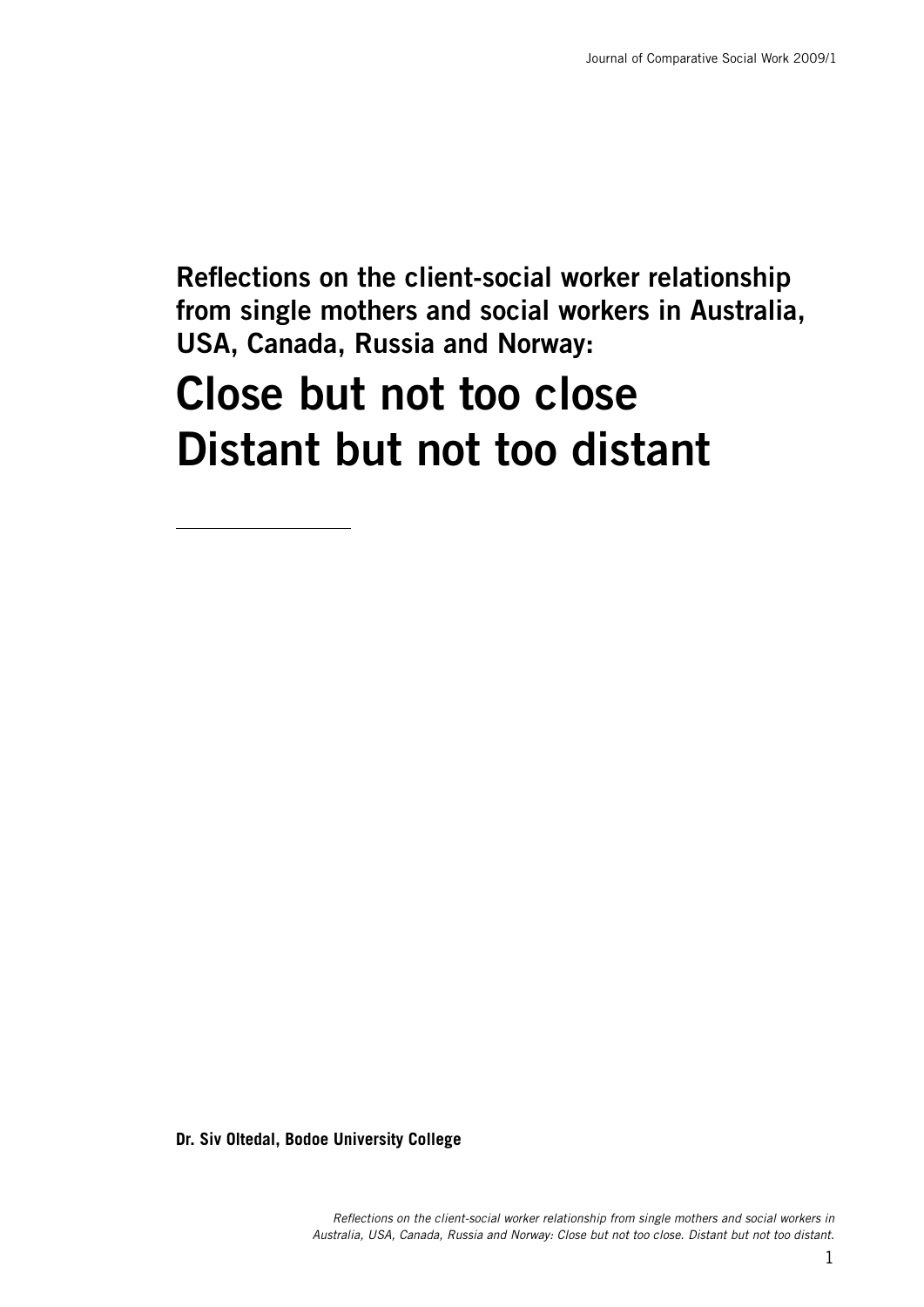# **Abstract:**

In this explorative and comparative article a suitable social distance in the client-social worker relationship will be in focus. When do clients need a social worker "as if she is a friend" and when do they appreciate a professional "as if she is a stranger"? How does context have an impact on what we see as legitimate relationships? We will be listening to voices on these issues from poor single mothers and social workers in five countries – Australia, USA, Canada, Russia and Norway.

# **Keywords:**

welfare delivering systems, opinion about social workers and what is regarded as help, closeness in the relationship, discourse on "suitable social distance".

# **Introduction**

Poverty is seen scary and shameful. Single mothers` different experiences of poverty are also related to if and how they get help from their families, nongovernmental (NGO) and governmental -institutions. They take into account their own coping abilities, when they are reflecting upon how to keep a suitable social distance towards their children and towards social workers.

In all countries social workers are dealing with social problems such as child protection, economical issues, drug abuse and they are involved in moral issues about how to live a decent life. Social workers possess more institutional based power than clients, and sometimes this is reinforced by relational and individual power. Both parties express that it is important to listen to clients and give help in accordance with what they ask for. Clients also need to get information, various opinions and to get in touch with "new outside voices". However, social workers are not only motivated by helping others. The closeness or distance towards clients may sometimes trigger their curiosity about what it is to be human and they might appreciate their own social background and that they manage to cope with their own lives.

 "Relation is a good word", said a Canadian social worker when she was asked to describe social work. In this article poor single mothers and social workers from Russia, USA, Australia, Norway and Canada will give voice to describe the helping relationships within five different social political contexts. In dealing with clients in social work, research has shown that relationship, alliance, support and encouragement have more impact on successful outcomes than specific theories and techniques (Coady and Lehmann 2008:14). Factors related to the social worker - client relationship seems to have particularly importance (ibid). According to Healy: "There is no such 'thing' as social work independent of the contexts in which it is constituted" (2000:7). How context, like for instance welfare systems, have an impact on social distance in a relationship, will therefore vary between countries. It also means that general discourses on laws, economy, religion and others that have an impact on social work (Healy 2005) will need to be interpreted and confronted with relevant discourses within each country.

To explore and compare similar processes and issues between different contexts, may help us to illuminate and contrast some of the common assumptions in one`s native social work context. In one context social workers can ask and say something that is experienced as personal and a good rapport, while in another context those same issues will be perceived as private and too close. The legitimization of what is regarded as close but not too close or distant but not too distant will vary between contexts. A suitable distance in the client - social worker relationship will be the thematic focus in this explorative and comparative article.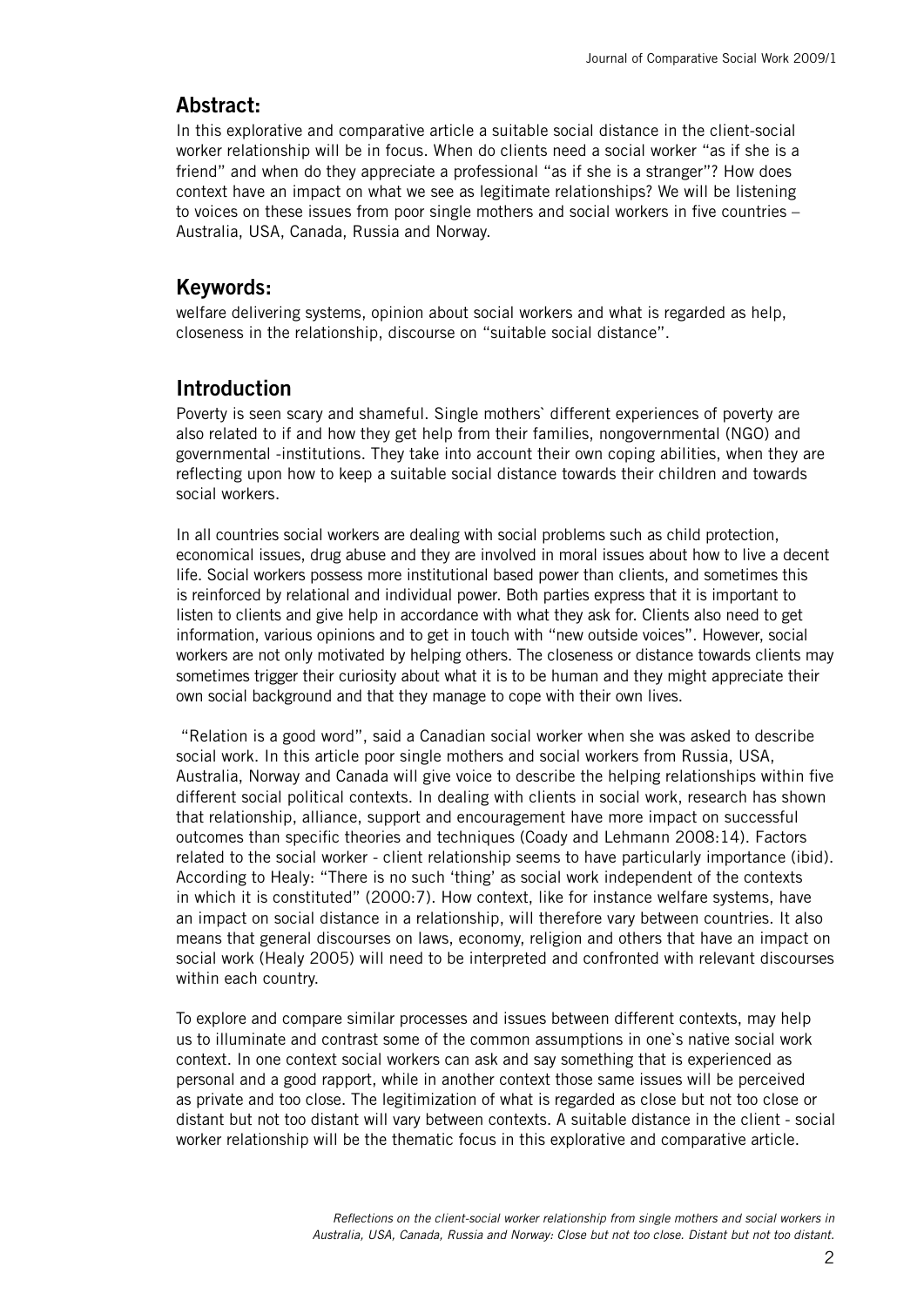Next I will present the social work contexts in these five countries by giving an introduction to social policy, social work education and professional organisations for social workers. I will also present what kind of data this article has derived from. Since the article is based on small qualitative empirical material from each country, it will not be possible to draw conclusions about differences between countries in regard to how the client - social worker relationship is understood. The data will provide a source for asking informed questions about processes focusing on what create distance and closeness in this relationship.

The methodological part will describe how data were collected and how they are analysed. The first interview data presented focus on distance and closeness in the client-social worker relationship within different welfare systems. Secondly indifference and involvement in helping processes are described and finally a description on how client and social workers describe closeness and distance in the relationship.

In the discussion part Simmel's (1950) concepts of "friend" and "stranger" are used to discuss and illuminate the closeness-distance dimension in the client - social worker relationship. And in the concluding comments I will raise the question if a "suitable distance in the client-social worker relationship" might be considered as a discourse itself in social work.

# **Social Work Context in Australia, Canada, Russia, Norway and USA**

This article is based on data, reports and articles from the project: "Legitimisation of professional social work studied within a comparative perspective" *1*. The main purpose of this project has been to better understand how professional social workers, working with poverty within different educational and professional contexts and welfare systems, legitimate their work.

In this project 20 single mothers on welfare and their respective 14 social workers were interviewed in 2001, 2002 or 2003. Public agencies were preferred in this research, but in the USA and Australia agencies were limited to those who allowed their workers to participate.

| <b>Country</b>                                           | <b>Russia</b> | <b>USA</b> | Australia  | Canada                | <b>Norway</b>                      |
|----------------------------------------------------------|---------------|------------|------------|-----------------------|------------------------------------|
| Where social workers are                                 | Public        | <b>NGO</b> | <b>NGO</b> | NGO (1) Public Public |                                    |
| employed                                                 | agencies      |            |            | agencies (2)          | agencies                           |
| Number of Social Workers 2 women 2 women 2 women 3 women |               |            |            |                       | $5(1 \text{ man and})$<br>4 women) |
| Mothers                                                  |               |            |            |                       | 5                                  |

**Table 1: Clients, social workers and agencies sample:**

In studying similarities and differences between the countries, most similarities are identified within the social work educational system. There are more diversity in the construction of social work as a profession and the role of the professional organisation in these five countries, while the biggest differences were to be found within social policy (Hutchinson et al 2001:290). The professional social workers associations, except in Russia, have as their main concern and objective to influence national social policy and public policy towards the promotion of social justice (ibid: 277).

*<sup>1.</sup> The project has received a grant from The Norwegian Research Council in the KUPP-program for the years 2000-2003. Project leader: Dr. Rolv Lyngstad. Co-partners at Bodø University College: Associate professor Gunn Strand Hutchinson, Assistant professor Lisbet Lund and Dr. Siv Oltedal. International partners: Professor Karen Healy, Australia, Professor Elaine Carey- Belanger, Canada, Professor Pam Brown, USA and Professor Elena Iarskaia Smirnova, Russia.*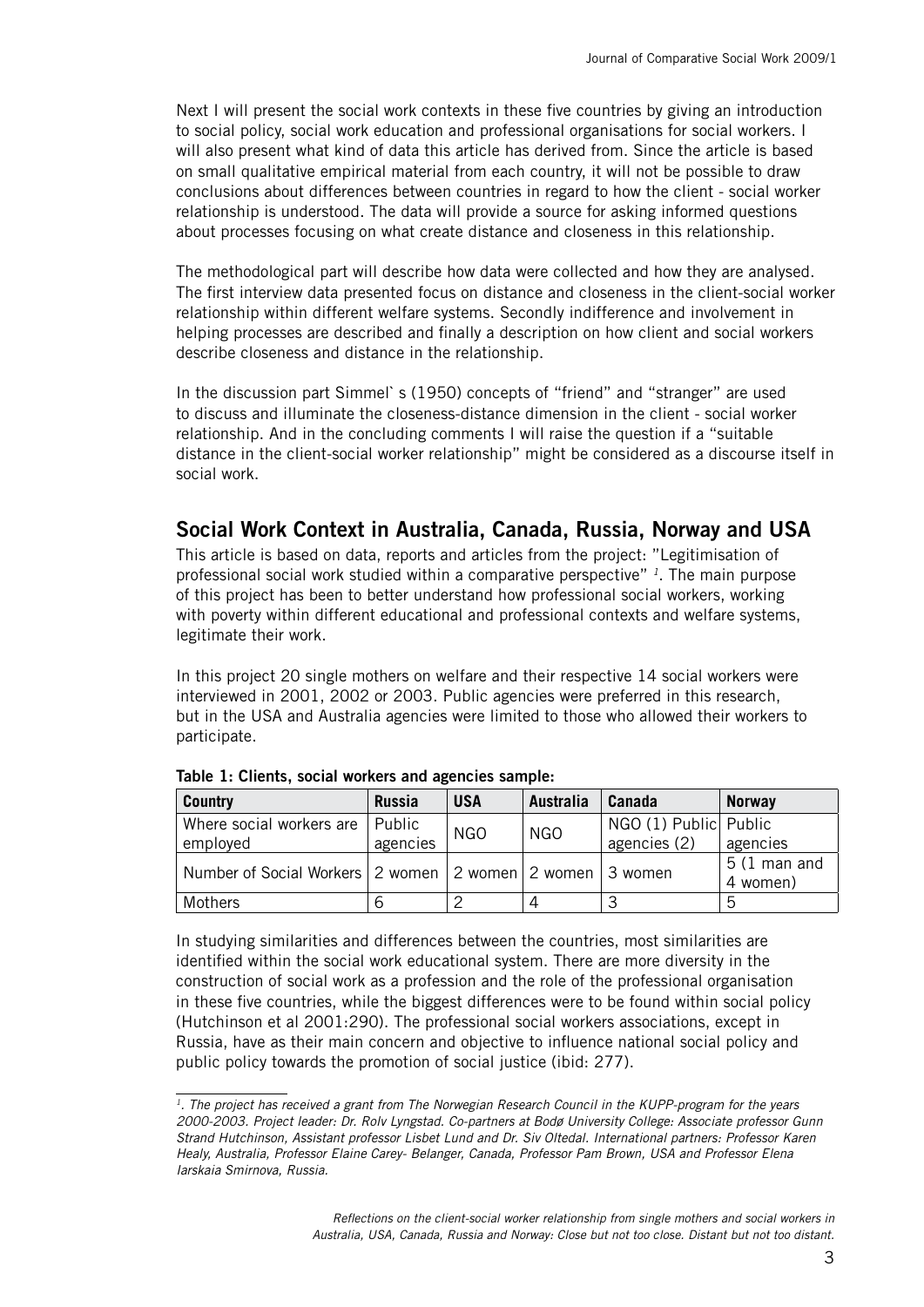Professional social work courses were established in the following years: 1898 in USA, 1914 in Canada, 1920 in Norway, 1929 in Australia and in Russia as late as 1991. In no countries is there an recognized authorization connected to professional social work, as there is for comparable groups such as doctors, nurses or psychologists. How many inhabitants there are per educated social worker vary a lot between countries*2*: In Norway each social worker are covering around 500 inhabitants, in the US the number is 600, in Canada 800, in Australia 2 700 and in Russia about 18 400 inhabitants (Hutchinson et al 2001:275). In all these countries social workers are working with income security and reduction of social problems in direct contact with clients. The extent of poverty is very different with Russia with 36,7 % poverty, the USA with 18,7 %, Canada with 16,4 %, Australia with 14 % and Norway with only 2,1 % (ibid: 271).

To give a picture of how much money clients and social workers have to their disposal examples of clients and social workers with lowest income per month in the sample are shown below (Lyngstad et el 2004):

| <b>Country</b>                         | <b>Russia</b>                              | <b>USA</b>                                        | <b>Australia</b> | Canada     | <b>Norway</b>             |
|----------------------------------------|--------------------------------------------|---------------------------------------------------|------------------|------------|---------------------------|
| Client income                          | 620 rubles                                 | 630 \$ US                                         | 800 \$ AUS       |            | 1 098 \$ CAD   11 500 NOK |
| Housing costs for 200 rubles<br>client |                                            | 91 \$ US<br>$(596$ \$<br>US before<br>subsidised) | 340 \$ AUS       | 580 \$ CAD | 4 000 NOK                 |
| Social worker<br>income                | SW 1: 2 300 rubles<br>SW 2: 380 rubles (?) | 1700 \$ US                                        | Unknown          |            | 3 000 \$ CAD 15 000 NOK   |

|  |  |  |  |  | Table 2: Income after tax and housing costs: |  |
|--|--|--|--|--|----------------------------------------------|--|
|--|--|--|--|--|----------------------------------------------|--|

1 US \$ is 28 rubles December 2001

In all five countries the welfare system is in a process of change with Russia undertaking the most extensive change. Since the 1990s they have experienced a total shift of economic and political organisation, from a centralist communist economy to a market economy. Universal social benefits do still exist, including universal health care, education, childcare, old age and disability security. For example, most enterprises in Russian industry continue to provide an extensive array of social benefits, although it is considerable less than in the Soviet era. Since the policy-makers began the transition to a more market-based economic system, the tendency towards a residual social assistance model of means-tested benefits has increased (Iarskaia-Smirnova 2001:183). There is a lack of new approaches and social work programmes, as well as a lack of finances and a deterioration of family values is under way in society. The rate of poverty, crime and prostitution is of much concern (Hutchinson et el 2001: 279).

Canada is a welfare state classified as liberal with medium range benefits and with some features of universality (Carey-Belanger 2001:80). The public sector is beginning to transfer its responsibilities by "contracting out" to private agencies on the one hand, and towards government funding for community groups on the other hand. While the accreditation norms of social workers are improving and becoming more demanding, there is a tendency to employ other professionals to occupy positions formerly filled by social workers at lesser cost. This creates a climate where bureaucratic and rational values clash with the social justice incorporated into all documents of Associations and social work training institutions (Hutchinson et el 2001: 279).

*<sup>2.</sup> The numbers are from 2000 for the US, Canada, Norway and Russia while regarding Australia they are from 1996*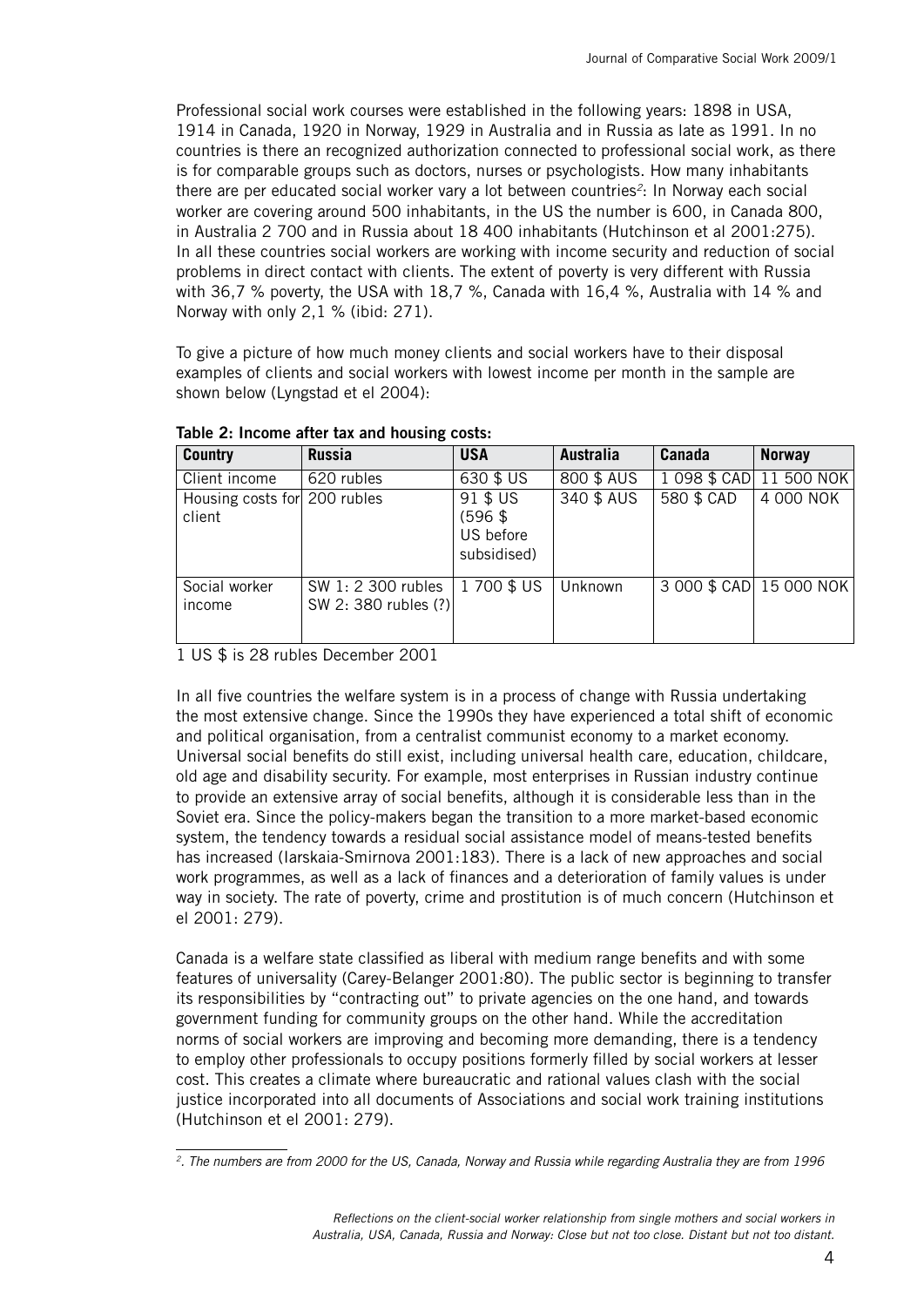Norway probably has the most stable welfare regime of these five countries. A study of the development of the welfare state in the Nordic countries concludes that "The Nordic model stands stable but on shaky ground " (Heikkilä, Hvinden, Kautto, Marklund, Ploug 1999:262). However, the last decade has had a special focus on the work approach indicating a more restrictive welfare policy (Lyngstad 2008). The profession of social workers are discussing the nature of social work practice, in order to highlight the ethical dimensions and the ethical code of social work, such as client's integrity, empathy and respect for the client's self-determination (Hutchinson et el 2001: 279).

The US welfare system provides a minimal safety net for some and nothing at all for others, for example lack of health insurance (Brown 2001: 211). Welfare reform and its impact on poverty have been debated. The social work profession here is also debating ethnicity, races and culture in Social Work. Cultural competence, ethnic-sensitive practice, and a multicultural philosophy have taken a central place (Hutchinson et el 2001: 279).

"The Australian welfare state is characterised by a mixed economy of social services. This means that both the government and non-government agencies are involved in the funding and delivery of services" (Healy 2001:16). There is strong concern about the role of the profession in protecting the human rights of service users. Social exclusion and marginalisation are discussed in relation to professional practice, as is the impact of competitive reforms on the management and delivery of welfare services (Hutchinson et el 2001: 279).

Pamela Brown has analysed the interview data from Norway, Russia and the USA mentioned above and she is surprised by the shared experiences of clients and social workers in spite of living in significantly different socio-political and cultural contexts: "The relationships women have with their social workers vary, but not so much among countries as within each country" (2008:16). Below I will describe how the interview data in the five actual countries were collected. I will also present the analytical approach that I have used. I have looked for variations between and within countries. However, when writing this I have chosen to organise the empirical findings in such a way that the reader can follow similar themes country by country.

#### **Collecting and analysing data**

Researchers from Russia, Australia, Canada, USA and Norway developed through face to face meetings and via electronic mail interview guides for interviews with clients and social workers. Researchers in the different countries were given the responsibility to follow national ethical research norms. The researchers recruited the social workers whilst social workers recruited the clients. Poor single mothers with at least one child under ten years of age and social workers with a bachelor degree in social work were interviewed. All the social workers, except for the Russian one, had more than three years of work experience. The social workers chose clients that they knew had reflected a lot upon their own situation and was able and willing to talk. Some said that there were not so many relevant women to choose among. The interviews were audio-recorded, transcribed and Norwegian and Russian materials were also translated into English. There were two interview sessions, one between the client and her social worker and the other between researcher and social worker based on the audio-taped client-social worker interview. The interview materials were made available to all research partners. When presenting the empirical material, sometimes clients' and social workers' own words are framed with quotation markers. Other times the content of what they have said is summarised or presented as integrated part of a text. The reader will be informed when social workers and clients are referred to. Finally, the information in the interview material will be interpreted, analysed and commented on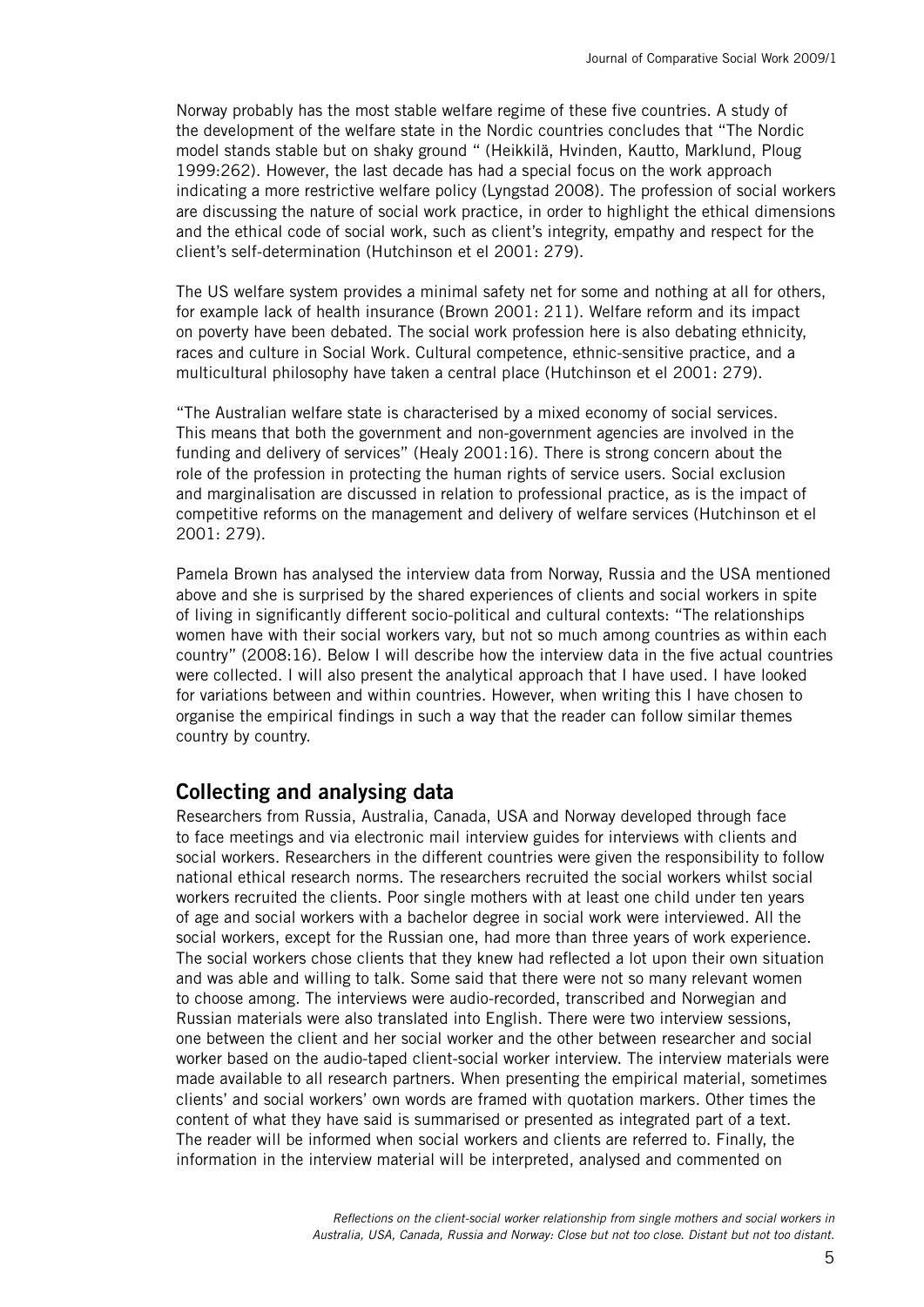Both clients and social workers said that it was interesting to participate in the project. One Canadian social worker found the interview an enriching experience where she got new information about homesickness, isolation and substitute families. According to another Canadian social worker her client was happy to be able to criticise the system and thus feeling she has a voice. She liked being part of a research, doing a job and getting paid. A Russian mother would not participate in the interview because she thought it was expected of her to only say nice things about the social centre. From an interview with a Russian client it is reported that the dictaphone in the research interview confused them: "*When she could not add anything more and the conversation was finished I put it away in the box – that was the moment when the confessions began. They mainly concerned the fact of how badly the centre works, how poorly they live (…)."* Norwegian social workers said that the research interview was very good because they got feedback from clients, which is unusual in an ordinary conversation at work. *"I think we talked about good stuff!"* is the way a US client is characterizing the research interview. In an interview with an Australian social worker the clients` last comment was: *"I'm interested to know what the other countries had to say. I'm just interested in receiving feedback at any stage when it comes through".*

To go back and forth between data and theory as a constant comparison is used within grounded theory (Glaser and Strauss 1967) to develop theories from empirical data. It is important to become familiar with data to be able to be sensitive to the context where data is collected from.

In this approach one should stay attentive to data and tentative in the conceptualization of them. Sensitizing concepts (Blumer 1954) may start as quite a broad one, for example focusing on the relationship, while during the process of shifting between a deductive and an inductive approach, concepts will become more scrutinized. I approached the material by asking questions and then I grouped the answers. From that it was possible to develop new questions and thereafter analyse different perspectives on central issues. I gathered my findings under the following headlines: Welfare provisions in different contexts, opinions about social workers and what is regarded as good help. Based on that I was able to focus on the social distance in the relationship and approaching closeness "friend" became a relevant concept and approaching distance "stranger" became relevant.

Charmaz (2006) is emphasizing the social constructionist approach in grounded theory and that the distinctions we create are not out there in reality. We as subjects participate in the construction of the reality (Berger and Luckmann 1966) when we are drawing conceptual as well as empirical distinctions. We continually interpret what is said and never encounter the situation as such:

*".. every single piece of knowledge means becoming aware of something that is already valid and established within the objective determined context of the contents of knowledge. Finally from the psychological point of view, this is associated with the theory according to which everything held to be true is a certain feeling which accompanies a mental image; what we call proof is nothing other than the establishment of a psychological constellation which give rise to such a feeling. No sense perception or logical derivations can directly assure us of reality."* (Simmel 1990: 452)

How are we going to decide what can be regarded as proof or more objective knowledge? When something is documented the reader needs to identify with what is written. An important goal in constructivist grounded theory is to construct processes. My approach has been to read the material over and over again with different questions as data generative tools. The aim has been to make further discoveries and clarifying concepts through writing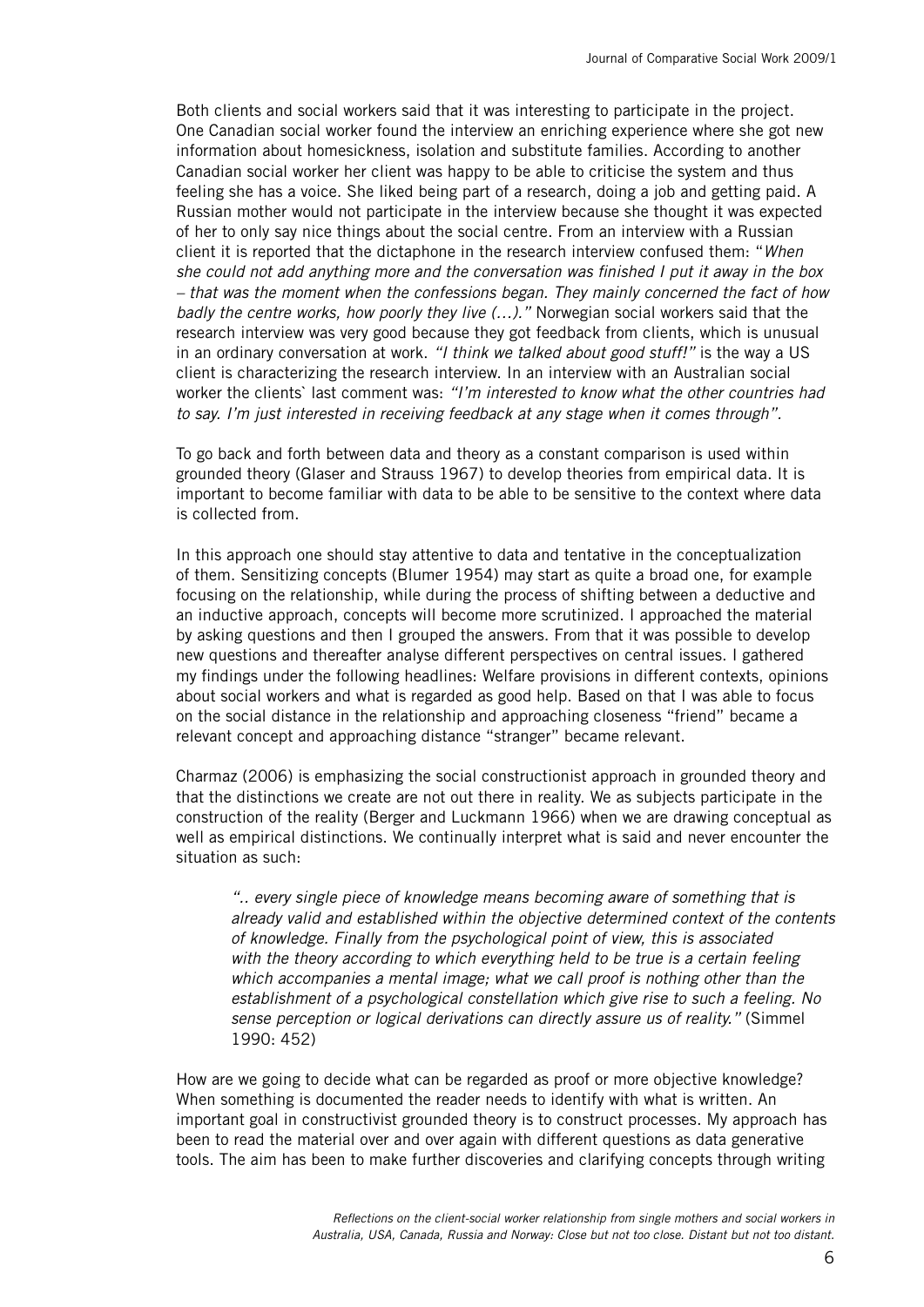and rewriting. In the following when presenting data from interviews with social workers and clients I am also aiming at discussing what seems to be similarities and differences in the material across different countries.

#### **Distance and closeness in relationships within different welfare systems**

What sort of help single mothers receive from friends and family will affect what kind of help social workers are requested to offer. We will explore how mothers experience help from different welfare delivering systems such as families, NGO's and governmental institutions. What does it mean to be a mother on welfare? How do they experience their situation? How do they feel responsible for their children's lives and what about their own lives? What kind of coping strategies are developed by these female clients in their interaction with different welfare delivering systems?

 In Canada there is a safety net, but one must be vigilant, according to a social worker. Social assistance does not allow you to live, it only allow you to survive. People who are in poverty sometimes refuse to ask for help, because it is stigmatizing and you need to be registered. *"Dear Lord, how did I do that";* a Canadian client is telling herself when she manages to do deal with problems. This is a client that does not buy second hand stuff and she feels it is stigmatizing to get such help from a NGO. She is very concerned about her five year old boys' situation. She does not think that he regards them as poor and she is proud that her child is not lacking anything. However, she does not know what will happen next month, and she finds this difficult. Her family knows she is on social welfare, but they do not know how bad it is. It is easier to ask her brother than her father for help, because the brother is quite well off. She gets a loan from her brother, maybe once a year, and then in a birthday party he can say: *"OK, forget about the money".* Another client looks at NGOs as a place where she can get emergency help. They are like a family for her, but not as reliable as a family. She feels a triple discrimination as a women, single mother and immigrant and it is very difficult for her children to deal with their poverty. They compare themselves with others, who have better houses, more interesting things to tell after the weekend, and they experience that nobody will swop lunch with them because their food is not attractive. The children get timid and isolated and this makes the mother nervous. As an adult this mother thinks that she understands what it means to be poor, but it is more difficult for her children to understand the situation.

An Australian mother says that she is now in charge of her own life, not waiting for others to help her. Her doctor has told her that she should use what she has learned of coping strategies from daily experiences and accept that there is no name on her child`s disability. Being a single mother in Australia is putting of the benefit of your child first, and they feel they have to answer for doing something just for themselves. One mother reports that it hurts when others are talking about trips they went on with their children, trips which are not affordable to them. Some tell about the problematic relationship towards the children`s father when he just support the child with money to be used in their adult lives, and is not helping with everyday challenges and expenses now. There is generally more satisfaction with the help from NGOs than from the government. Centrelink is a rather new one-door comprehensive governmental welfare agency that many Australian clients mistrust. A client says that when they are in a crisis situation; the only help they get from Centrelink is help to call a NGO. Her opinion is that the quality of the services from Centrelink will become better if the people working there were more flexible.

Clients in the US are telling that they are amazed by how other people manage their poverty. The economic situation is hard. They worry for the basic health care for their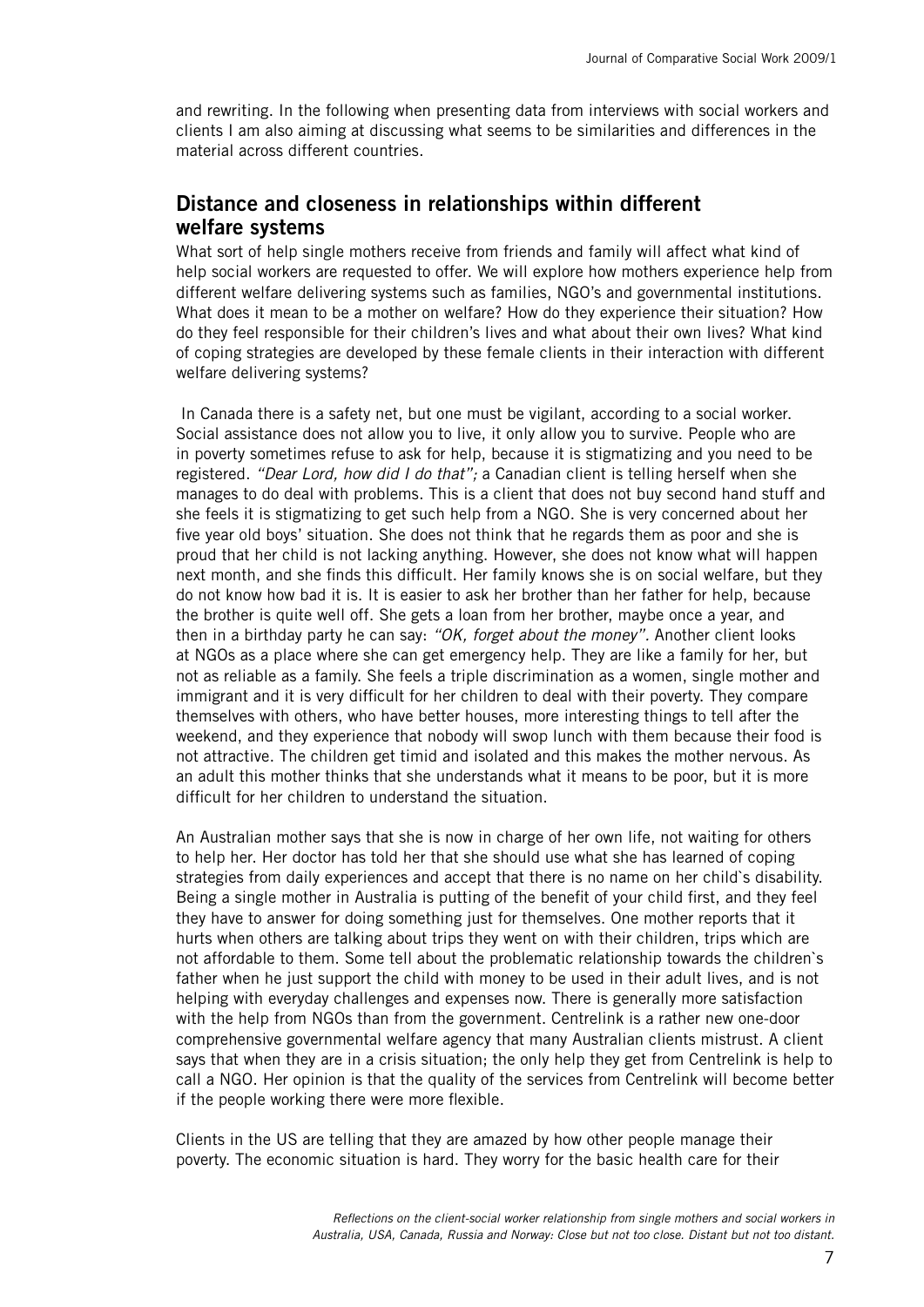children. Clients borrow money, turn in cans and go to food banks to receive free meals. It is embarrassing and also scary. When being scared, the mother needs to think of possible ways to get money to make it through. There are attitudes against US mothers on welfare who can afford to buy shoes for themselves for example. One US mother says that they are not good enough caretakers for themselves, because they should do something with their lives, not only doing something for their children. Also in the US, clients' experience a good nongovernmental support system and especially some civil right based NGOs. However, welfare systems in the US are complicated and it is even difficult for the social workers to understand them. Clients are afraid of doing something wrong and ask for information about laws and what rights they have, because they are the ones responsible for not winding up in jail for welfare fraud. One social worker says that it is almost like a catch 22 situation with a combination of loopholes and safety net difficulties.

Russian social centres mediate help such as food, second-hand clothes and also help from psychologists, lawyers and speech therapists. They also organise holidays for children and it is possible to receive child allowance through the centre. From Russia it is reported to be a distance in the way the help is given. Clients say that social workers gave help so it could be registered as help-giving, but it did not fit the user. The client get the question: "*Does the public service centre support you?*" And she answers: "*Yes, yes. But how to say… of course, they support us. Actually they are writing more in their reports and papers, but they give us less. When I lived in a flat in (name of a local place), they brought me out of fashion shoe (of 1950-s) and besides they were small in size. Nobody needs such shoes, but it was written in documents that I have got footwear, clothes. I have got nothing, and it was nothing to take*." The client says that it is impossible to call this life, living in this kind of situation. Social workers on home visits cannot find anything when asking families to show them what food they have got at the moment. One client is a teacher in a kindergarten but cannot afford to have her own child in the kindergarten. A woman says she feels like a beggar, she feels shame for the Russian state and the upbringing of children in this context. Mothers focus on their children and a social worker put it this way: *"They are so much filled with their children, with their problems. I have a feeling that there´s nothing beside children in their lives".* In one house the social worker saw a set of encyclopedia for children, and she said that the mother was ready to be underfed to have a full collection for her son. One coping strategy mothers are using is not to expect much: *"I don´t rely on anything. I´m satisfied with what I´m given."* A woman is saying: *"Well on the whole people support me, but certainly, I´m very nervous. It depends, everything happens."* A Russian client says she gets help from the child's father, although he has another family to take care of. This client feels it is difficult to live with her parents; three generations in the same house. Another client says that her mother helps her with money. For one client it was an important reason to move to get closer to relatives who could help her and her child.

Norwegians feel uncomfortable to seek help from the public welfare system, as one client said: *"I remember the first time I went to the social welfare agency, I was entirely exhausted. One is going to open up- and tell about one's problem."* And another said: "*One does not know how this is going and what will happen. What if one does not get anything "*. Norwegian social welfare is a safety net; the benefit of last resort. Due to the principle of local autonomy in the municipalities, the amount of money given to clients differs a lot. Some people have the right to get social welfare money, but they do not ask for it, they want to manage their lives themselves. None of the actual Norwegian clients have had contact with NGOs and social workers do not ask them to seek such help either. Norwegian social workers say that they can ask the clients to ask their family for help, but they need to do this carefully and be aware of each individual's relationships. A Norwegian client regards herself as poor when her children cannot participate in a lot of leisure time activities as other kids, or cannot afford to buy birthday presents. A Norwegian client says that you cannot give in when you have children. She says that many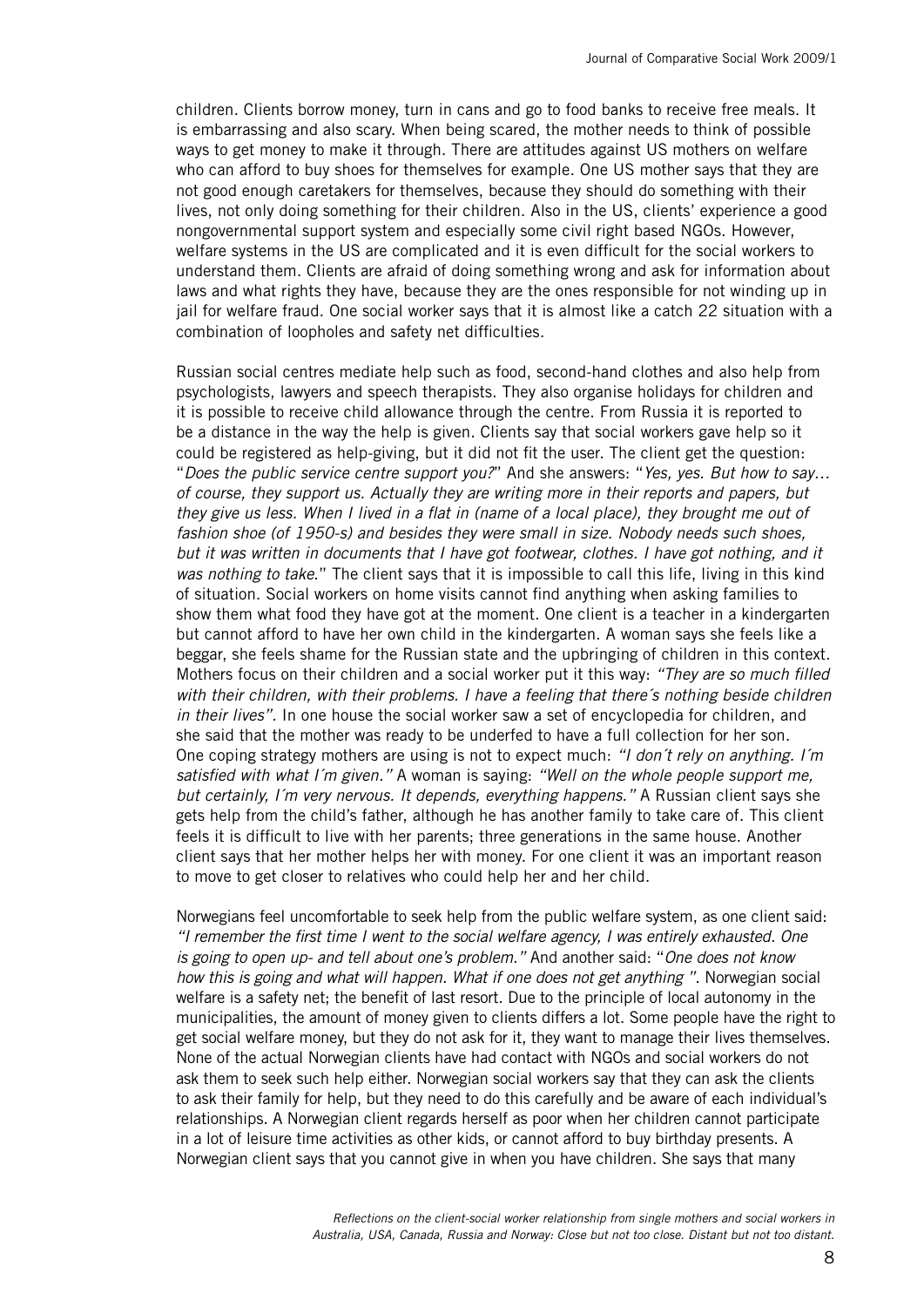times she does not eat so that she can give her boy food: *"No I don´t think about myself. No, do you know what, I´ve never really done that"*. She felt guilty by using money on herself. When this mother moved close to her own mother, she was accused of breaking the boundaries between child and father. Her mother told her it felt good to help her daughter: "*that for ME to be able to help YOU...that is something nice. It gives me this nice feeling inside".* 

The word "poor" seems to have different interpretations in different contexts. The mothers in the US and Russia tend to talk more about lack of resources to meet basic needs, while mothers in Norway, Canada and Australia are describing a more relative poverty when they compare themselves with other families. In all countries women report worry for their children. Sometimes it can be considered a taboo when women are preoccupied with their own situation. It seems to be a challenge to manage to keep a balance between caring for themselves and caring for their children.

It gives the clients pride to get more control over and manage their own lives. To get help from families is a rather legitimate way to get help. And generally it seems to be more accepted than help from NGOs. However, it seems that where the welfare state is more comprehensive as in Norway and Canada, it is more problematic with help from the family than in less developed welfare systems. But in all contexts it is difficult to ask for help from friends and family if they have scarce means themselves. Much work is put into the transfer of help between family members or friends to avoid getting into an embarrassing situation. It is less complicated but may be more shameful, to get help from more distant helpers or even strangers like NGOs and governmental institutions.

## **Help being provided with indifference and involvement**

What reflections have clients and social workers regarding a suitable involvement in the client`s life? What kind of strategies, methods or experience based knowledge have the participants developed to keep a good and flexible balance? What are clients` and social workers` view on what they regard as good help? Should help be offered with involvement and/or indifference?

*"I would hate to be a social worker",* one client from the US is telling us. In the clients' opinion you get an anxious feeling that you are not good enough, when social workers are involved. And they tell you that you must do this and not do that. Clients say they have to find their own way, and it is frustrating when a social worker gives advice such as:: *"Things are hard in life now and you should not try to do that."* The client is answering: *"Well things are always going to be hard".* A social worker being confronted with this information, says that this social worker maybe responds like this because she is tired of seeing clients not obtaining what they are deciding or planning to do. This client said she had to do something with her life: *"I just went out and found different outside voices because the previous ones were not going my way"*. When she was depressed she tells the interviewer that her own children were not enough reason for living, because she could not see that she had something to offer them.

Clients should be present when they are talked about, says a social worker because then the social workers will be careful with how they interpret the situation and avoid presenting their own "*self-perceived ideas about what is wrong".* The aim is to make clients experts and not social workers. It is important to analyze client's life histories. According to this social worker one should: "*Not look at pathology but at contexts*." Helpers must listen more to the clients' experiences instead of coming up with proposals and solutions. One description of when social workers experience their job as meaningful is when they are invited into peoples' lives. A private social worker says that she is asked to write letters about critical matters, because public social workers themselves can be fired if they are criticizing the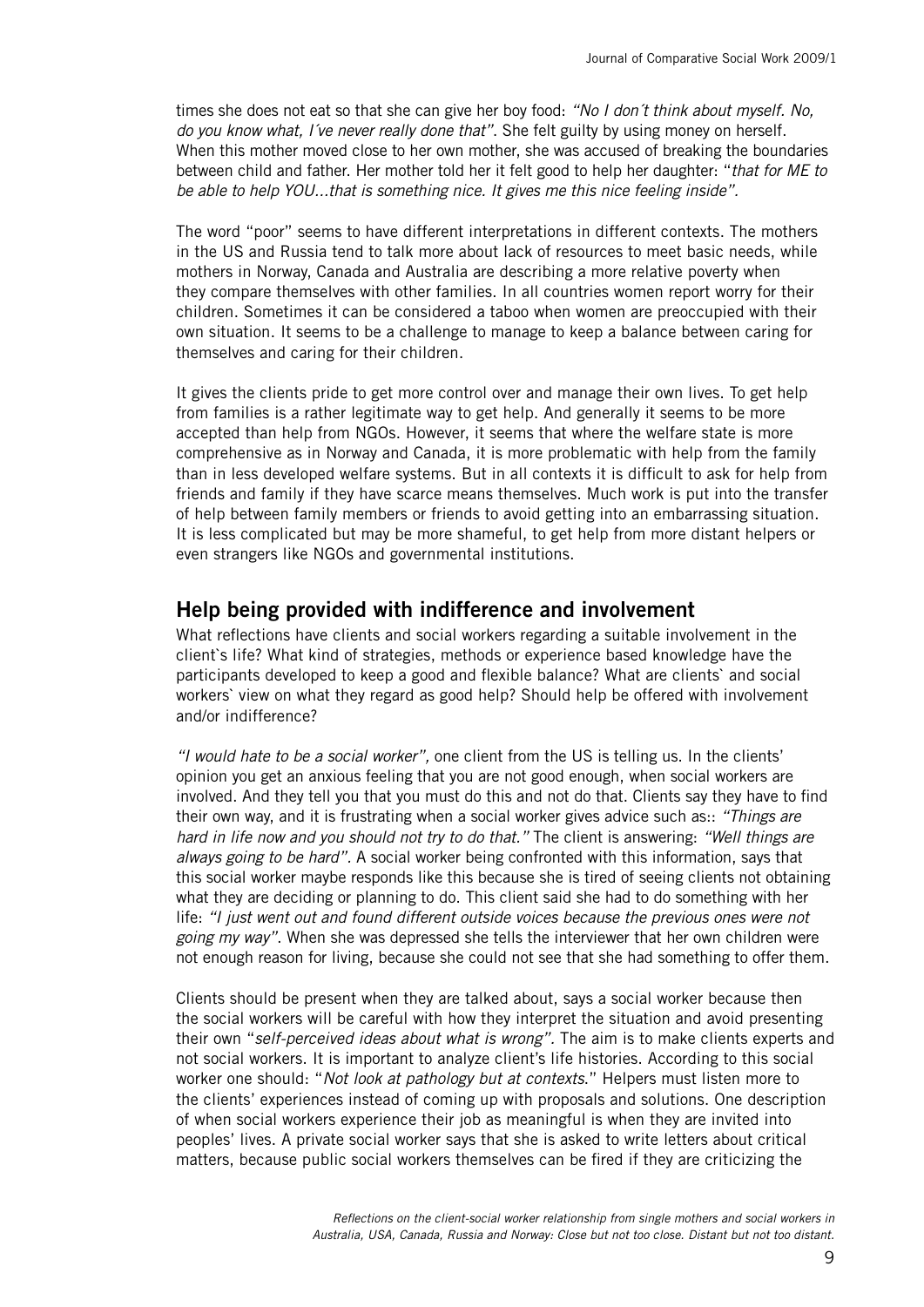system. Canadian clients think there should be more positive information and focus on what social workers do instead of pictures like: *"They that take away children.".*. One client says it is good to meet social workers because they look upon you as your equal and as normal people. Earlier a client had had the impression of social workers as those people that will make trouble in your life. But her experience is that they make life easier for her. Another client recognises that it is important that she herself has learned to ask for help. The client tells that a good way of doing social work is to give information, and when social workers are listening they can help clients to see things differently. A social worker says: *"When we talk about concrete things, I learn a lot about underlying feelings and values*". Other experiences mentioned by Canadian social workers are: It is important to ask good questions that will bring out needs. People need concrete resources. Work on people's potential to overcome their problems. Emphasize strength that people do not recognize themselves. Skillsexchange among clients creates a form of autonomy and interdependence, and this leads to dignity. Respect for their rhythm – for example when you can ask about certain things. A Canadian social worker tells us that it is meaningful to be a social worker to get recognition from clients for the help and support she provides. Another Canadian social worker says that: *"When I have difficulties, I think of Karen and that motivates me".* This can also be interpreted as something that makes the work valuable for the social worker, because it helps her to deal with her own private problems.

A quite general perception of Australian social workers seen from a client point of view, is that they are people that take your children away from you. An Australian client is talking about a good social worker, who does not want to take your children away. This same client had a very bad feeling when she got flowers from child service at the hospital when she had just given birth to her daughter. Another client that feels she is not heard and listened to, talks about her meetings at public services as *"wasting my time".* An informant perceives services and the workers to be bad and negative when she does not understand their processes and decision making. One Australian social worker says it is important to listen to clients and communities and believes that they have creative and good solutions. It is important to assist clients to think in alternative ways, and to use time to listen to the clients' stories. Loosing control is shameful for clients. Another social worker is telling that an aim within social work can be that the client does not need a social worker anymore. A social worker also tells the interviewer that it is meaningful to be a social worker when they through their work can create changes for people and in the communities.

Social work in Russia is a new label. Social workers can be acknowledged in a more professional way as a specialist or in a more bureaucratic way as "sobes"; an expression from the Soviet epoch. A client says that she is uncertain if they need social workers or not and then she is adding; "*sure if they can give food and money."* A client had met with social workers and she said it was very interesting that her problems were not indifferent to others. Another client tells that she met a social worker that was able to split her problem and thus helping her to deal with her situation. This social worker was sincere and warm hearted. The client was ready to burst into tears when the social worker took her to a psychologist and a lawyer. So she felt that the social worker understood and realised her problem. Social workers never address politicians for help although they say that the most important task in social work is the struggle with poverty. The job for a Russian social worker consists of registration, establishing the problem and reflecting where to address the problem for the specific client. One social worker tells that they write down facts when visiting clients, but that they should have written more about the helping processes. People at the centre are afraid of digging to deep into people's problems, because they might not be able to solve them. According to one social worker all social workers are saying that they respect clients, however, there are ethical problems with attitudes toward clients: "*As they say, once call a man a pig and he'll grunt (.....) And it's not common in our society to respect each other*."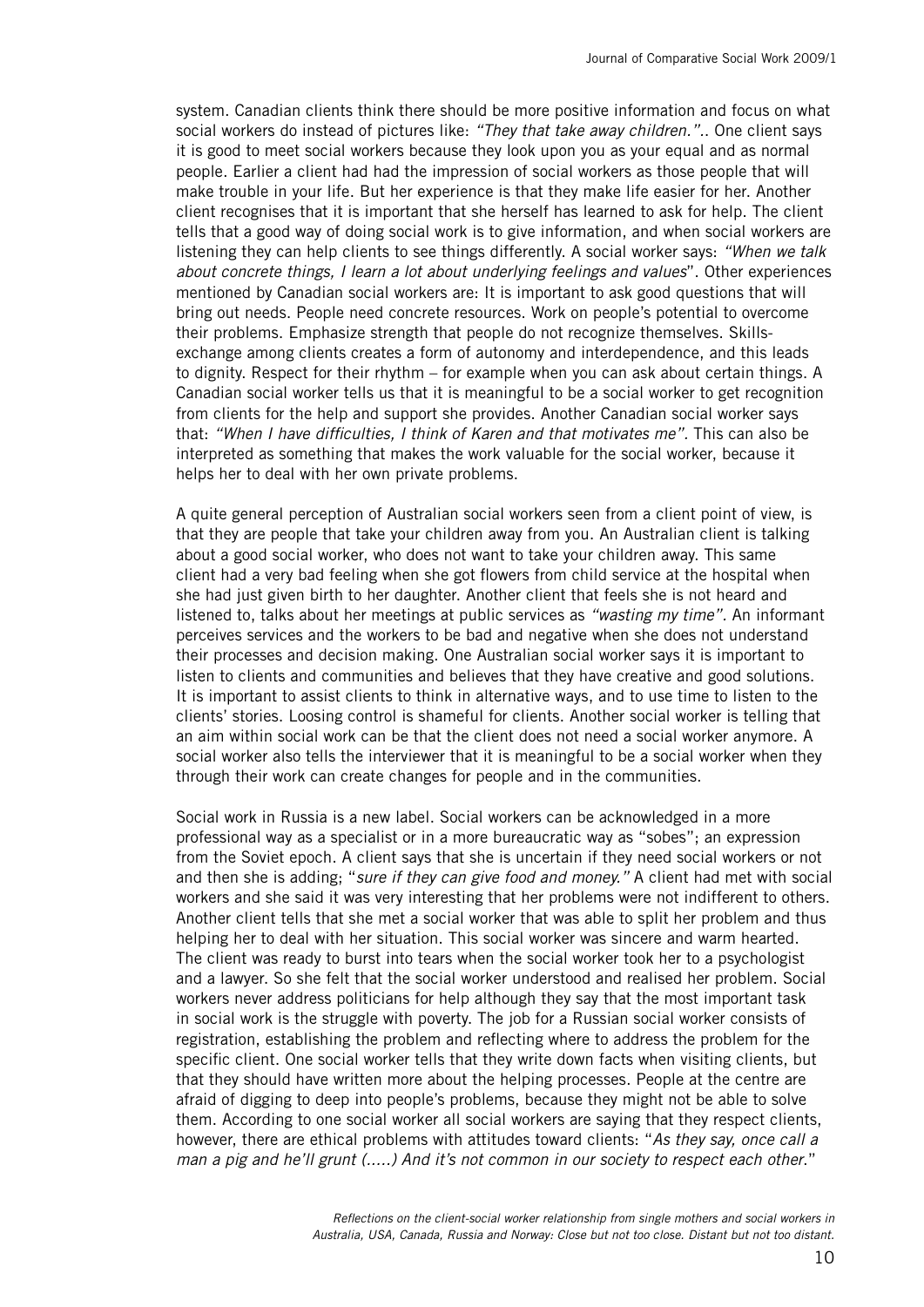A Russian social worker gives a picture of a meaningful situation for her in the following: *"When I came to her to write an examination act, and later when we brought some food, I wish you could see her eyes. When you see those eyes you understand that you´re needed"*.

*"As a social worker you must be quite strong thinking of all the shit you get thrown at you",* says a Norwegian client. A client is telling that she is afraid because social welfare has the power to take her child away: "..*it was the manager herself who told me: if I didn´t sort out my life and my finances, then they would take my son away from me. (.....)She said it in a way that seemed like she could just give a little flick and so...they would take my child away from me."* A Norwegian client says that a social worker needs to communicate in such ways that the client feels you understand his/her situation and that they feel welcomed. A client appreciates her social worker because she has given her needed documentation and explained misunderstandings. A Norwegian social worker says it is important to give economic support to people, so they get a breathing space. To give information to politicians about social problems and needs that should have been addressed is not easy because all information needs to go through the administrative hierarchy. There are discussions among social workers about poverty and what to demand, and what should be the minimum amount of money given to clients at a municipality level. Social workers say it is important to be aware of how clients are met, because many clients feel ashamed when seeking help from social welfare. A Norwegian social worker says that it is meaningful for her to get close to people who are in vulnerable situations.

Social work is a profession that can influence very important parts of peoples' lives. One image is a profession that is not very much appreciated in society, but maybe more by their clients. "The profession that takes children away from the parents"; has a problem regarding how they posses power and the legitimisation of their work. Voices from Russian mothers show us a positive connotation between social workers and child care. It is also emphasized as good when social workers are interested in their problems. When social workers are involved in child care, this need to be investigated further in regard to how it is operating in a specific context.

Both clients and social workers emphasize that good help is to be listened to, understood and it is empowering for the client when the helper are tuning into their rhythm. However, there may be a tension between this and the social workers` need and wish to achieve results in the work and finding solutions to the problems. Ethical awareness is highlighted. A Russian social worker emphasized that ethics are important because people tend to think that their perception of the world is the correct one. It seems like social workers in all contexts are aware of the political dimension of social work, but it is difficult to find suitable modes of putting issues on the political agenda. When clients seek help they do not want to feel this as "wasted time". They want to be met with respect. Actually clients say that they had to learn to ask for help, because it is though not to manage one's own life and admitting the need for help.

#### **What is a suitable distance between clients and social workers?**

How do clients experience closeness and distance in the relationship? What does it feel like when social workers get too involved? How is it possible to create a relationship where the clients feel s/he is an individual person and not only a work-task and a number for the social worker? Australian single mothers have a rather negative attitude towards public services. For example: *"Some of them talk to you like they are taking money out of their own pocket and doing you a favour."* The client would have preferred that they had a more professional and distant work approach. It is easy to relate to social workers when they have similar background and experiences. One social worker defined a worthy life for clients as having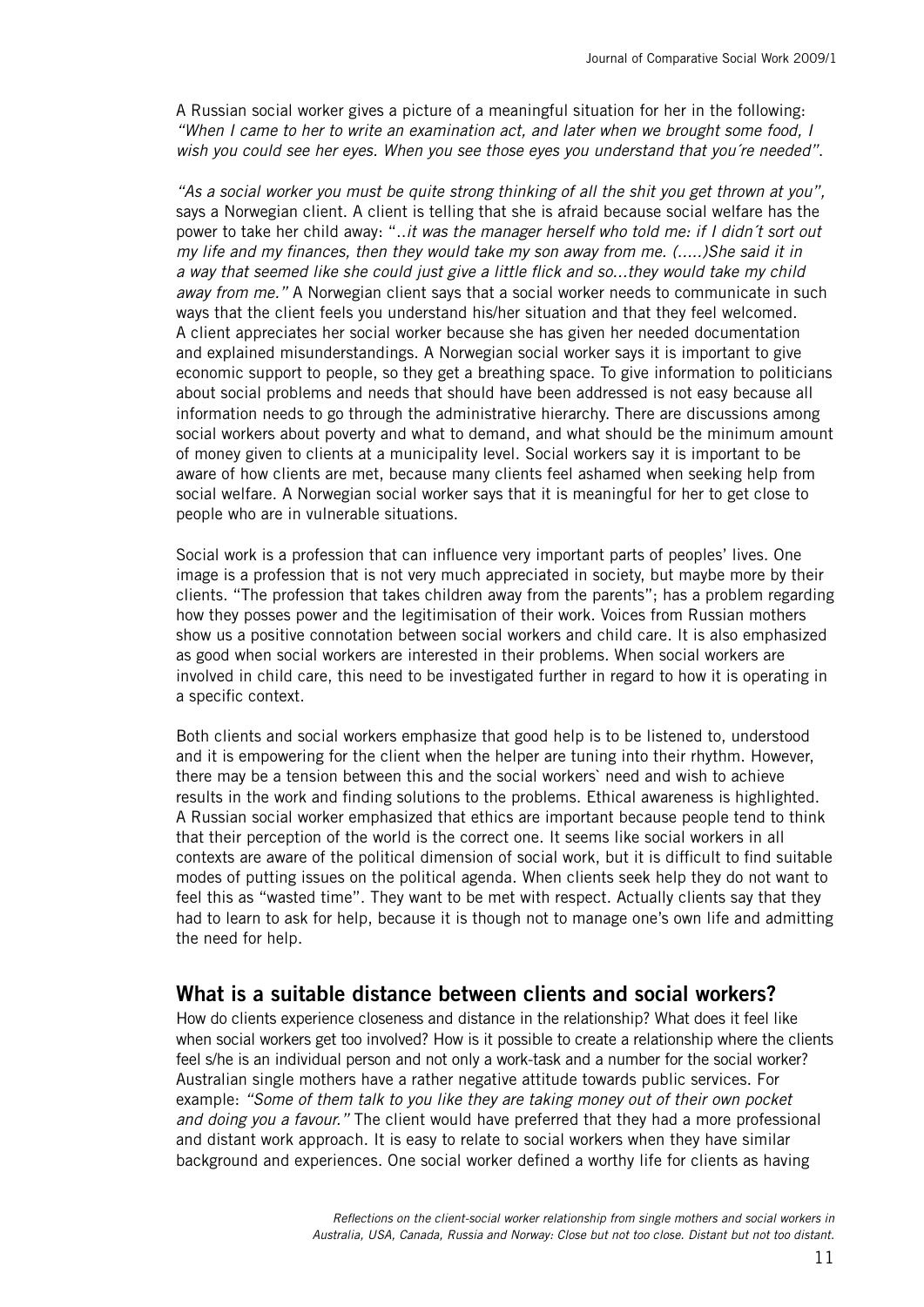good relations with friends and family. If a client lacks family or a friend network it can be good that the social worker become like a friend. A client describes a good relationship when the professional has become more of a friend than a social worker.

Although US clients are critical to helpers, there are exceptions like those a client describes as friends that love her, and will not leave her. One client is very satisfied with the help she gets from the private social worker, who she recognizes almost as a part of her family. The best help this social worker can give her is not to leave her. The private social worker is informing her that she can contact her, after the contract period is over: *"And you know that my services are only a phone call away. We might not meet face to face, but (if) you've got questions, (if) you've got an issue, you call me."* 

A Canadian client says she feels at ease with her social worker, it is like a family and she feels as she is with her sister. The actual social worker says she does not feel that way, and she thinks they have a proper professional relationship. But they have gone out drinking coffee, and she says that this may be the reason why the client looks upon her as a friend. Social workers say that the process is important. And to think carefully through what hints and advices that you will give the client. A clients' motivation is the real plus, says the social worker, and you must therefore be sure to build on the clients' experiences.

Social workers in Russia often feel they are in the same boat as their clients, having similar problems. People come in and demand help and a Russian social worker says: "*We are hungry ourselves, we are not paid, our salary is less than yours, we need help ourselves; and you come and demand something".* A decent and good life for the social worker is for example stability; to know what will happen to her in half a year. She is always aiming at something, but when interviewing the clients the most difficult question to ask was about their future, because they had very little to tell regarding their thoughts about their future.

A Norwegian client had a good experience when an earlier social worker called her to say goodbye when she was moving. They had got real personal contact, it was nearly scary, she said. However, others are describing more distant rapports where clients get the money and nothing else. The client tells the social worker that the research interview is a better experience than the ordinary talk at the welfare office: "*Because I haven't seen you as a support organisation in that kind of way. Because all the other social workers I have had, they have never asked me about things as you're doing now. They have just said yes and mm and then shown me out of the office, all right. Here it is bye bye, that's it for the week."*

In different countries clients use the word friend or family-member to describe a good relation, while social workers hesitate to use these labels because they think it is not professional enough. Both clients and social workers are giving examples of social workers being dedicated by for example giving a client a good clue or a social worker making an extra phone-call to say goodbye. A type of closeness that is not good is when social workers leave the client with a feeling that she as professional not only has done a job but have been doing you a favour as "taking money out of her own pocket."

#### **Discussion: How "stranger" and "friend" as concepts can illuminate the reflection regarding a suitable distance**

A suitable relation is about balancing between distance and closeness in specific contexts. To find a suitable distance in the client -social worker relationship or a mother-child relationship can be difficult. Relevant questions to ask are: What are legitimate and proper relationships, what will function best to help the other, and maybe there is an issue of capacity and priority involved as well. Clients and social workers for example can have a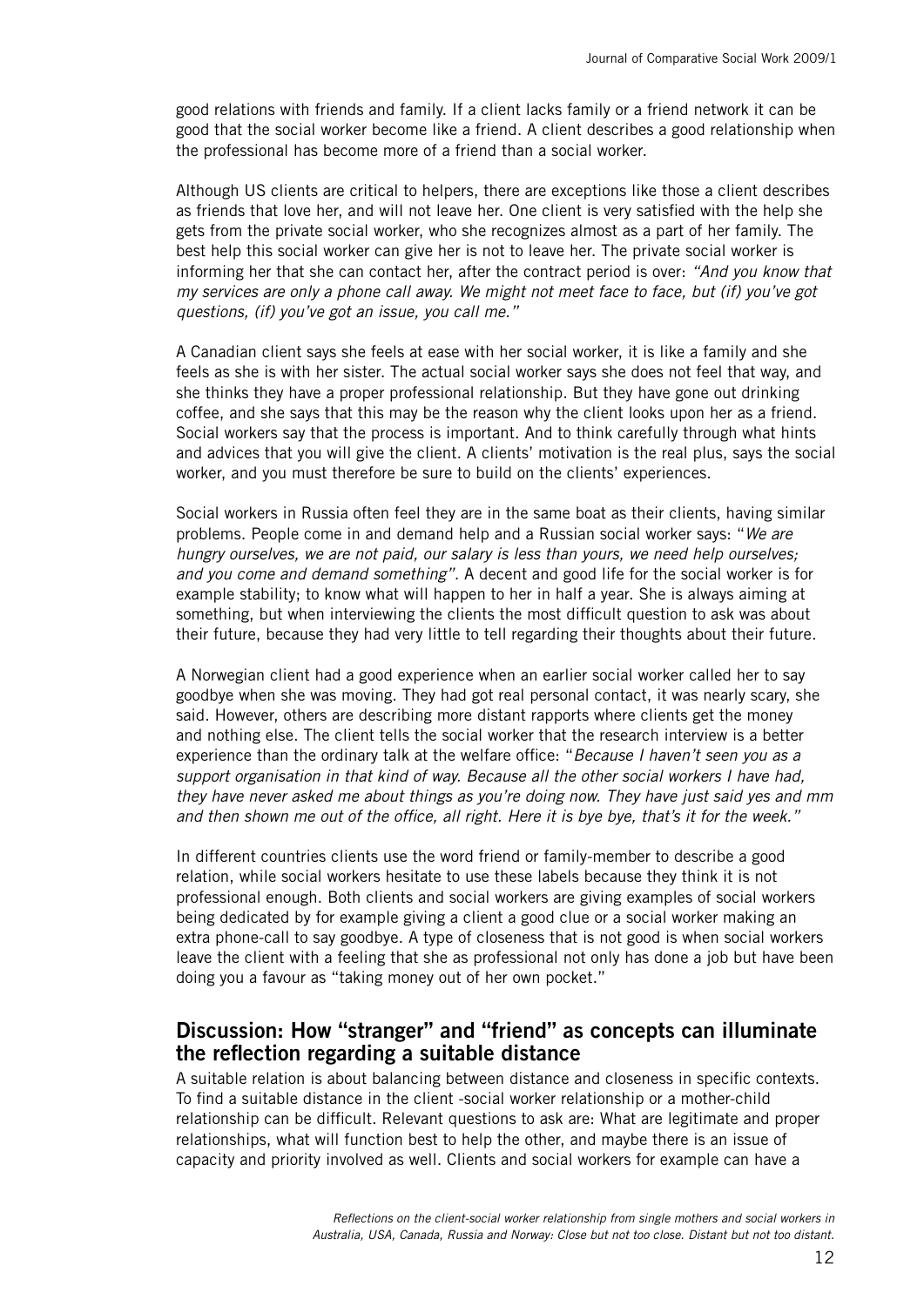lot of strangers in their lives, but the numbers of friends are often fewer. The responsibility of the profession is to ensure what is regarded as proper social distance, while the client is expected to open up about life experiences. Sometimes social workers fulfil the role of a family member or friend. Since this is not a legitimate or at least a controversial client-social worker relationship, reflection upon a suitable distance is needed.

What constitutes a good relationship is a contested issue. It depends on what kind of values and aspirations people have and what is being taken for granted or not. Maybe it is possible to approach the issue of "suitable relational distance" as a discourse in social work? If so we would need to focus on implicit and explicit differences in life experiences influencing different opinions about what meaning is. "Any analysis of meaning involves teasing out these negations and oppositions, figuring out how (and whether) they are operating in specific contexts. Oppositions rest on metaphors and cross-references "(Scott 2003: 380). The power to claim something as a truth resides in what is considered as something that "everybody knows" and is not much talked about within the social welfare professions and institutions or in social relationships between clients and social workers. When people account for and explain something one does also express that this is not self-evident and legitimization is needed. An interesting question is for example: Why does a theme or a problem in one context need to be accounted for while in another context it is just taken for granted? "Discursive fields overlap, influence, and compete with one another; they appeal to one another´s "truth" for authority and legitimisation" (ibid: 380). Discourse is an institutionalized way of thinking and sets the limit for acceptable speech. "A discourse is not a language or a text but historically, socially, and institutionally specific structure of statements, terms, categories, and beliefs. Foucault suggests that the elaboration of meaning involves conflict and power, and that meaning are locally contested within discursive "fields of force" (Scott 2003:273). Foucault was interested in the rules and practices that produced meaningful statements and regulated the discourse. A discourse constructs the topic and govern the way a topic can be meaningfully talked about. If we take the example of "social distance in the client - social worker relationship", we may claim that if the distance is too small or too big it will ruin what we call a "client - social worker relationship". It can still be a relationship but it may have changed into other types such as "friends", "lovers", "bureaucrats", "enemies" or "strangers". While if we describe the distance "as if friends" or "as if strangers" we may explore a wider variety of rules and practices available in a professional client social- worker relationship, than if we either stick to closeness or distance as a dominating discourse. In different historical periods within the profession of social work either a closeness or a distance discourse have prevailed. For example, social workers working in the psychodynamic tradition were told not to have flower in their office or offer a cup of coffee to the client, because they should keep a professional distance. In other traditions where it was important to empathize with clients and reduce the distance, social workers have sometimes given clients some of their own money without being expelled from the profession.

How can we understand why some discourses are in front while others are not on the agenda? Some examples of relevant discourses: In Russia it can be regarded as positive when a social worker explicitly learns something from clients (Iairskaia-Smirnova and Romanov 2004). Can this be related to a newly established profession or a general poverty that also includes social workers? In Australia it is not regarded as proper to strengthen social work as a profession but rather help clients not to need social workers anymore. Can this be traced back to the professions' radical and self-critical tradition or is the current welfare regime undermining professional social work? The welfare provision in the US is highlighted as a field that is quite complicated for clients to be involved in. Has this situation something do to with the individualistic and minimalistic welfare policy or a profession that are not allowed to put political issues on the agenda? Or is this situation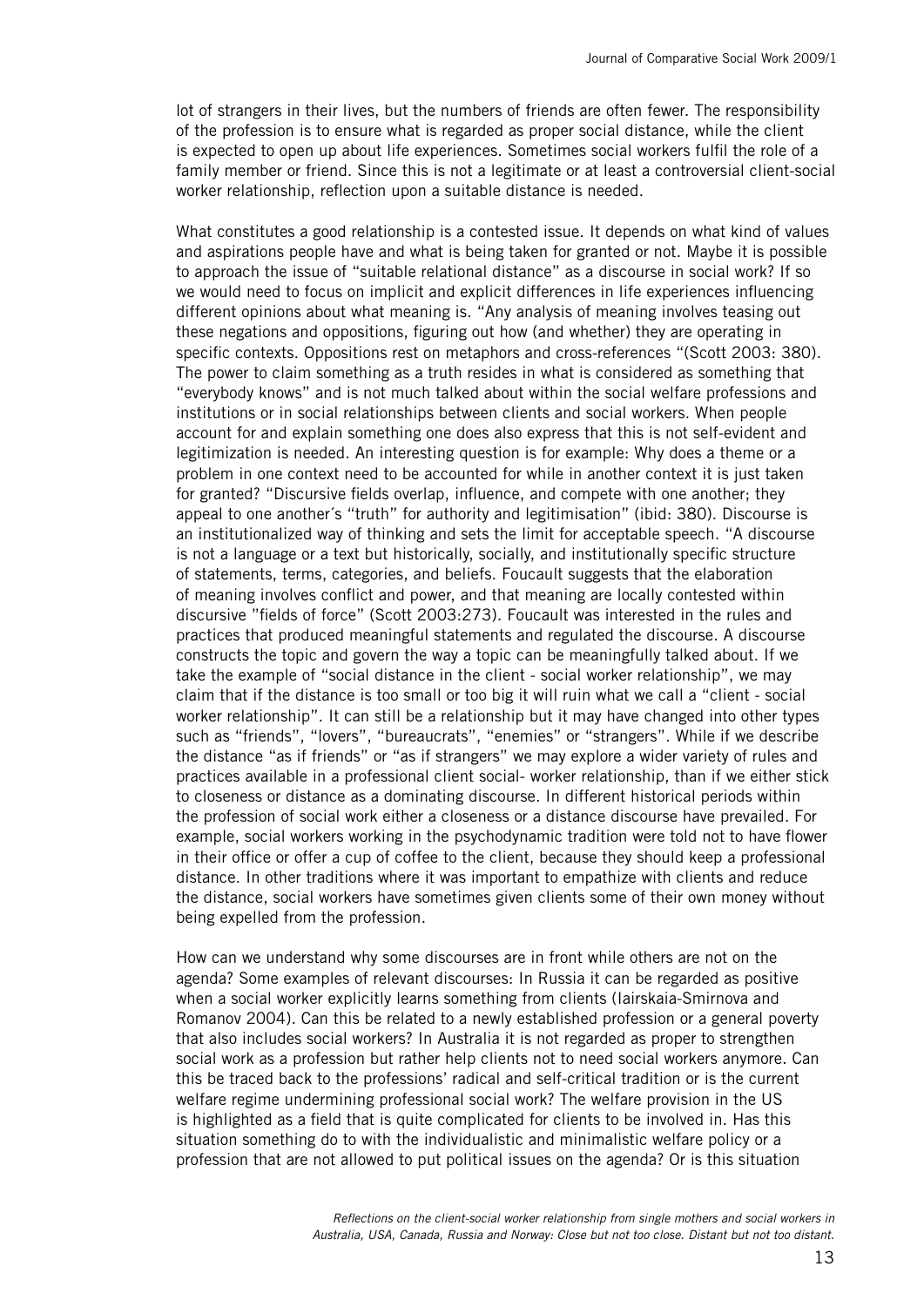possible because of the distance between clients and social workers? In Canada the profession is asked by clients to provide a better public image so their help will be more available. Is this due to the professions own priorities and lack of visible community work or a strategy to qualify social workers so clients become their best "salesmen"? And is there a developing closeness between clients and social workers that create progress in ethical awareness? Within the Norwegian context there is a tense situation between social workers and clients regarding demands tied to mutual agreements and reduced help if demands are not followed up by the clients. One challenge in the Norwegian welfare provision seems to be the need of more predictability and thus reduce shame and increase the feeling of having rights. Is this problem also due to a profession with role confusions or is it a result of the welfare policy being highly contested on the local level? Or, does the problem reflect the Calvinist-work-ethics, following the saying from the Bible about the one who does not work shall not eat, which is most problematic to clients?

In all contexts it is possible to identify mistrust towards the public system, for example that people do not get their rights accepted. Maybe a common tendency in welfare providing systems, is shown in the Russian example when a client get shoes that are too small, but getting these shoes are still registered as help from the system. Systems develop their own binary code and thus a welfare system decides what help is or not (Luhmann 1993). "Institutions or social systems can manipulate rationalities and technologies to actualize the value they prize, but they have no way of rationally justifying those values by means of these same rationalities and technologies" (Rasch 2002: 26). They cannot decide the value for this mother of getting those (too small) shoes or not. The system may encounter problems with the legitimisation of provided help, when as in this case it obviously is not to any help for the client. A situation described in the US is also a paradox when people who need help and support are themselves given the responsibility to sort out what laws are relevant because the system is too complex for the social worker. Too much work and responsibility put on a client who needs help, is not creating confidence in such a welfare system, rather a distance between the public welfare provider and the client is being communicated. The shame dimension in being a social welfare recipient is probably different between different contexts. Receiving help from social centres in Russia is probably less stigmatizing than in for example Norway because the poverty rate is higher in Russia. Besides, experiencing the relief getting help legitimises the system. The motivation to become a social worker seems to be twofold: To help others and to help oneself. Clients have been using the "friendship metaphor" to describe a good relationship while social workers distance themselves from being friends with the clients. Being a friend is something one need to worry about and a social worker said she put the paper or "the written case" in between her and the client to mark or settle a distance (Oltedal 2004:43). But could the friend metaphor be used in a way that can motivate social workers in their work? It is for example meaningful for them to be close to people in vulnerable situations? When they have problems themselves, they get motivation from thinking of how clients meet with challenges, and they learn from how they are coping with their lives. How explicit the self-realization motivation is expressed, seems to be more context specific. The dilemma between invading people's lives and being the person who cares about you, needs to be investigated more closely in each relationship. A Norwegian social worker used "the written case" to establish distance, a Canadian social worker "went out drinking coffee" to establish closeness and the US social worker said "I am just a phone-call away" to establish closeness after the formal relationship was finished. These different norms, ideologies, using artefacts or mediums can be called "third parts". Bakhtin (1986:126) is describing it as hell or a torture chamber where nobody else is present rather than the torturer and the tortured. This third part may be God, a vision, the people, a law, it can be an abstract or a concrete third part such as a person. To have a third part or a super-addressee representing an outsideness of the situation is also important for being heard in the society. A third part as "as if" will be able to split the dyad in a friend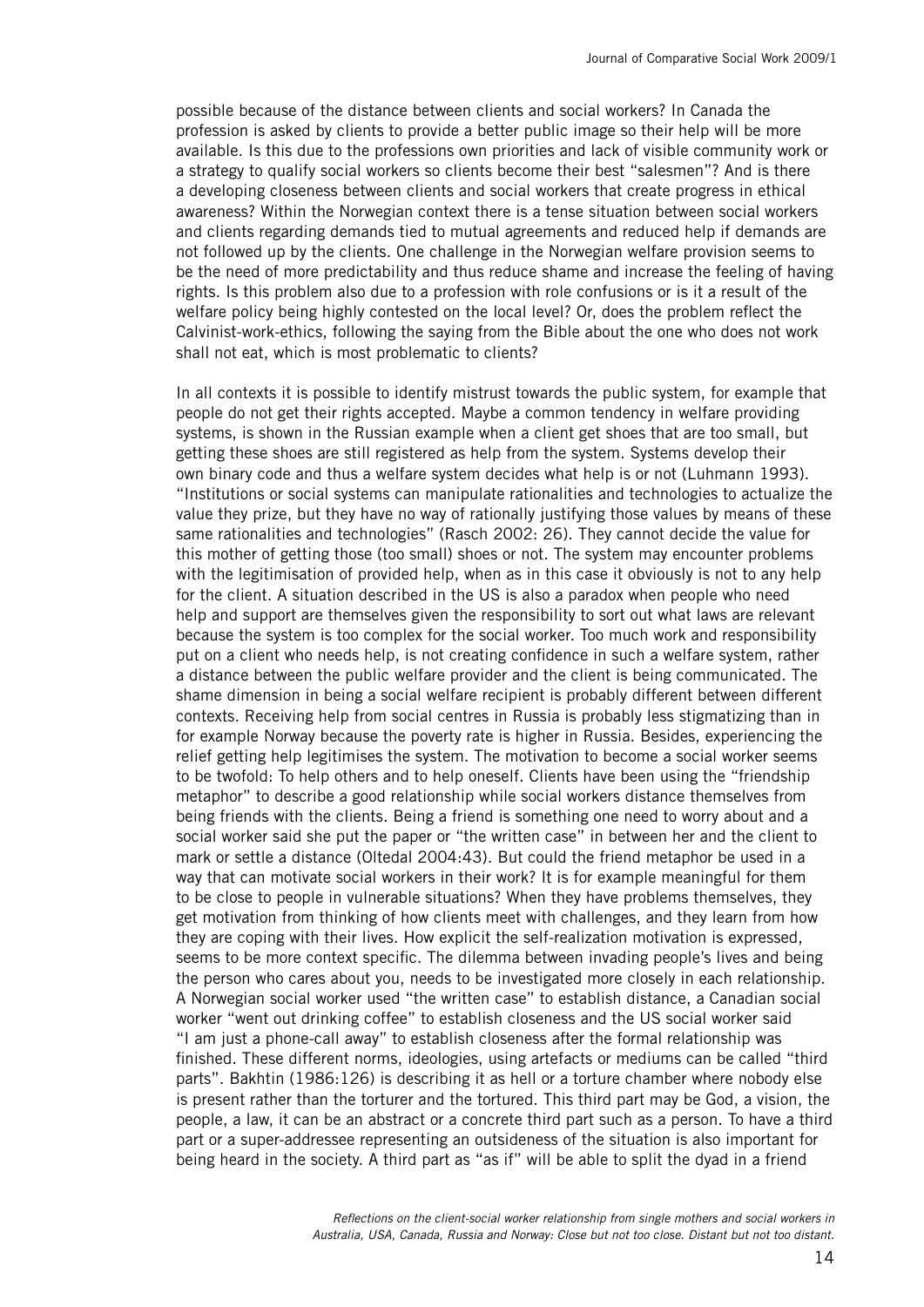relationship. Different "third parts" can facilitate the move between "as friends" and "as strangers", getting either more or less of closeness or distance.

Friendship is a positive word for a client, signifying a social worker they can rely on and the one who do something special for you, and give you the feeling that your are chosen or treated individually. For social workers the label is more problematic, because it can be interpreted as if their relationship is too close and not professional. Clients can also experience problematic closeness when social workers identify themselves so much with the work that for example giving away money feels like they "take money out of their own pocket", and personally are doing the client a favour. A stranger would not invest feelings in giving money to the client. Therefore such distance, and maybe also a kind of professionalism, would then probably be preferred from the clients' perspective. According to Simmel a stranger is the potential wanderer, although he has not moved on, he has not quite overcome the freedom of coming and going (1950:402). Stranger is a particular structure composed of distance and nearness, indifference and involvement (ibid: 404). Strangers are not really conceived as individuals, but as strangers of a particular type: the element of distance is no less general to them than the element for nearness (ibid: 407). "As the stranger is not committed to the group, he occupies a place of objectivity and, as Simmel notes, is often subject to the most surprising openness and confidentialities." (Clarke 2002: 346) The stranger can also be understood as a person that is seeking to be accepted by the group s/he is approaching (Schutz 1972:181), s/he can be considered to be in a crisis situation where s/he is questioning almost everything the insider take for granted (ibid: 185). We are usually seeking information that can reduce our risks and challenges regarding the new situation we are encountering (ibid: 185). "A social worker as a stranger" can in some situations be conceived as too distant and as one that does not understand what is going on. Friends can maybe take too much for granted. According to Simmel friendship is a relationship limited to the dyad (1950:138). The feeling of the other person as having a decisive role in further development is important in this type of relationship: "Precisely the fact that each of the two knows that he can depend only upon the other and on nobody else, gives the dyad a special consecration – as is seen in marriage and friendship, but also in more external associations, including political ones, that consists of two groups" (Simmel 1950:135). Important within a relationship in which the professional can be described as a friend is the closeness between them. The relationship between the two of them seems to be more important than what kind of institutional setting the social worker is working within. "A social worker as a friend" would feel the responsibility for what kind of advice they gave and would find it problematic to just leave it to the client her/himself to judge what would be the best choice. In some situations s/he can be conceived as too close and the client feels that s/he has been invaded. According to Luhmann (2002); theories and concepts can help to deal with complexities in practice and therefore practice is more complicated than theories. Such metaphors as contrasting "friends" and "strangers" with each others can perhaps work as a reflection tool to figure out the professional distance-closeness relation between clients and social workers.

In visualising and generalising the lives of women one may run the risk of categorising them in a way which may or may not be representative of the lives of women (Butler 2003: 419). To be a mother is a very important identity for all of these clients. They are using different coping strategies as generalisation and comparing their own situation with that of others who are worse off than themselves. Some mothers have realised that they must count on themselves, and not expect help from others. Sometimes mothers are quite proud of themselves when they manage something they previously did not imagine they could do. In some contexts as for example in Russia and the US, even if slightly less, there are strong anger with public policy and the whole situation, and this create frustration and hopelessness. But also in such contexts one can find individual coping strategies like the Russian women who gave birth to a child when she was almost 40 and now this has filled her life with an aim: *"I can´t live for myself. It´s boring. I must give myself to somebody.*"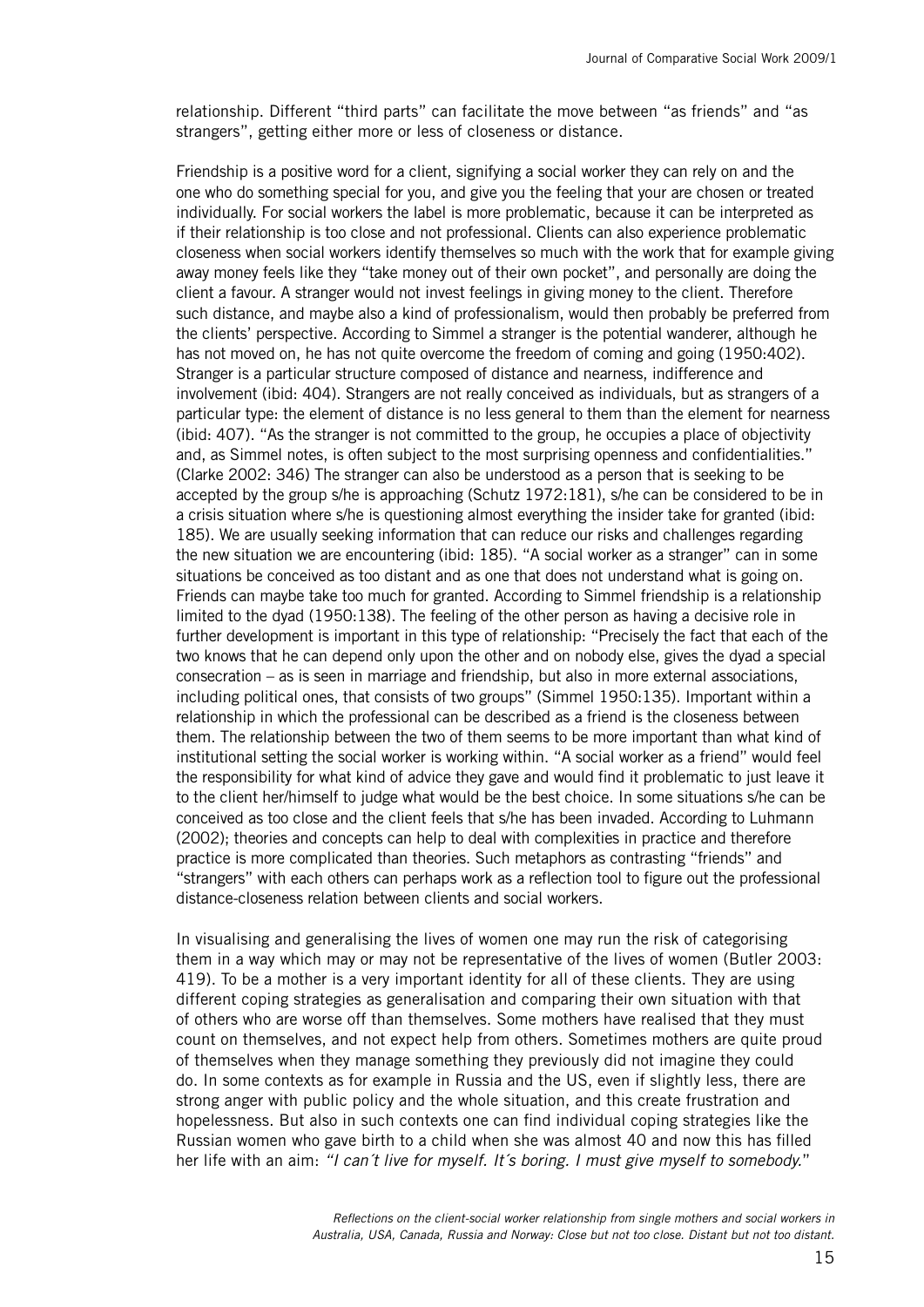This closeness may create problems for the child. But mothers on welfare do generally feel a strong normative demand to prioritize what is best for their child. They have to be accountable for taking care of themselves, and then they may add that this is because they need to be able to have something to offer their children. One suicidal woman said that her children were not a reason to live, because she could not offer them anything. It is like the child is a stranger for her/his mother and there is a huge distance between them. The mothering caretaking issue when it is too close or too distant may become a burden on a child's life. Complicated relations like these between children and some mothers on welfare, may be illuminated by thinking of in contrasting a situation like a relation based on general human commonness and similarities (Simmel 1950:405) and a distance as between strangers or as in friendship with a pointed individualization (ibid:138). The presence of fathers in the child's life has also consequences for a mother's choices either restricting her or giving her more possibilities. This itself could be an issue for further comparative research; seeing each mother's life in a context of gender and family policy.

#### **Concluding comments**

The empirical material from five different countries underpinning this article, are interviews with single mothers on welfare and their respective social workers. I have approached the material with different questions, resulting in more questions regarding how to deal with the issue of distance between client and social worker. This has been narrowed down to reflections on suitable distances in different contexts. A more focused qualitative comparative research on this issue is needed in order to make the analysis "thicker".

I have found it relevant to introduce Simmels concepts of "friend" and "stranger" to illuminate differences in social distance between clients and social workers. I am also asking the question whether "a suitable distance in the client - social worker relationship" can be regarded as a discourse in social work. Social work is about reducing social problems on individual and societal level. Social workers participate in helping processes with theories and techniques. Clients participate with being motivated, learning from experiences and by asking for help. In addition the relationship in itself can be regarded as a working-tool in social work. However, keeping a fruitful distance in different situations is a challenging and demanding task for social workers. To use mental images "as if being friends" or "as if being strangers" may create a variety of possible positions in the relationship. In both positions the worker needs to be engaged and conscious about what consequences their attitudes will probably cause. To be professional is to be conscious about what you can do or not do, and do stand for this in practice. Sometimes a friend-like relationship is important; where the client almost get the feeling that s/he is special and it is just the two of you being engaged in the issue at stakes. S/he bears in mind that the professional said she was always "just a phone call away". While as a stranger the professional is the potential wanderer, you never know when s/he will come and go, therefore the client must rely on themselves. The stranger will when present probably agree with the client to meet challenges because as a client said: "things are always going to be hard"". It is taken for granted and self-evident within social work that client and social workers cannot be totally friends or totally strangers. We can regard "as if friends" and "as if strangers" as different discursive fields that appeal to one another's truth for authority and legitimisation. Meaning will always be locally contested and it will evolve through implicit or explicit contrasts and such oppositions rest on metaphors and cross-references.

A comparative perspective may illuminate awareness about meaning changing processes and power operations in social work regarding proper social distance. When, why and how are distance needed? When, why and how are closeness needed? In different countries we may get different answers on these questions and that can help us to explore how context have an impact on what we regard as legitimate relationships.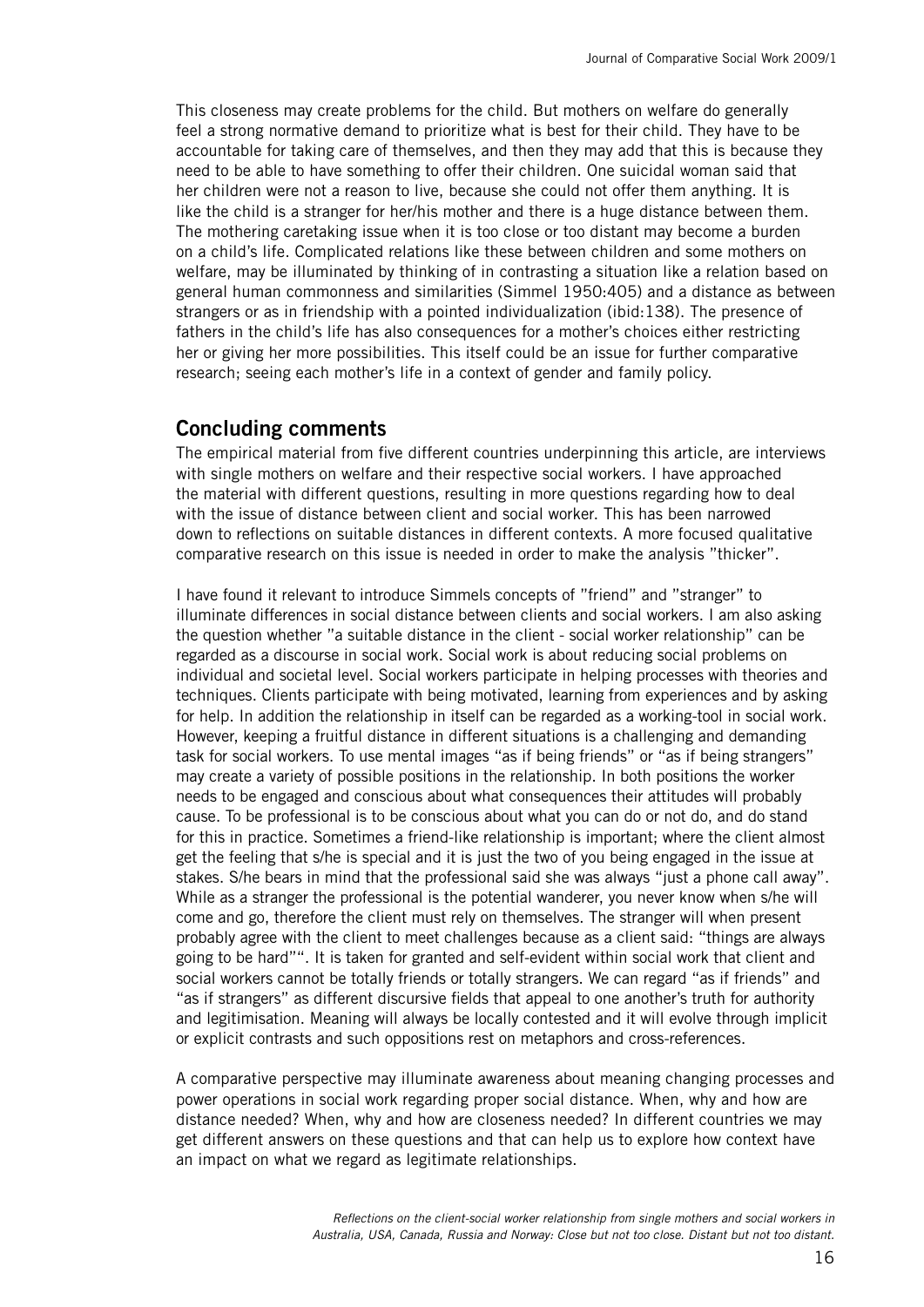## **References:**

Bakhtin, M. The Problem of Speech Genres. I: M. Bakhtin: *Speech genres and other late essays*. Austin Texas USA: University of Texas Press Slavic series. 1986.

Berger P. L & T. Luckmann: *The social construction of reality.* Harmondsworth: Penguin Book 1966.

Blumer,Herbert: What is wrong with social theory? In: *American sociological review.*  Vol.19,nr.1 1954.

Brown, Pamela: Social Work in USA. In: Hutchinson, G.S., L. Lund, R. Lyngstad and S.Oltedal ( Eds).: *Social work in five countries.* Professional, Educartional and Social Policy Context for Social Work in Australia, Canada, Norway, Russia and USA.. HBO-report 25/2001.

Brown, Pamela: Poverty, Public Assistance and Single Mothers. A comparative Look at Norway, Russia and the U.S. In: *Journal of Comparative Social Work.* Online journal: www.jcsw.no. Hosted by Bodoe University College, Norway. Issue nr 1 2008.

Butler. Judith: Performative acts and gender constitution: An essay in phenomenology and feminist theory. In: McCann, Carole R. & Seung-Kyung Kim (eds.): *Feminst Theory Reader,*  Routledge, New York and London, 2003.

Carey-Belanger, Elaine: Social Work in Canada. In: Hutchinson, G.S., L. Lund, R. Lyngstad and S.Oltedal ( Eds).: *Social work in five countries.* Professional, Educartional and Social Policy Context for Social Work in Australia, Canada, Norway, Russia and USA.. HBO-report 25/2001.

Charmaz, Kathy: *Constructing grounded theory: A practical guide through qualitative analysis*. London: Sage. 2006.

Clarke, Simon: On strangers, phantasy, terror and the human imagination. In: *Journal of human rights* Vol. 1, no. 3 (September 2002) pages 345-355. Carfax Publishing, Taylor & Francis Group

Coady, Nick and Peter Lehmann (eds.): *Theoretical perspectives for direct social work practice: a generalist- eclectic approach.* Second Edition. Springer Publishing Company LLC, New York, 2008.

Glaser, B.G and A.L. Strauss: *The discovery of grounded theory.* Chicago: Aldine. 1967

Healy; Karen: *Social Work Practices* Sage 2000.

Healy, Karen: Social Work in Australia. In: Hutchinson, G.S., L. Lund, R. Lyngstad and S.Oltedal ( Eds).: *Social work in five countries.* Professional, Educational and Social Policy Context for Social Work in Australia, Canada, Norway, Russia and USA. HBO-report 25/2001.

Healy, Karen: *Social work theories in context: Creating framework for practice.* London, Palgrave MacMIllan. 2005.

Heikkilä, M., Hvinden, B., Kautto, M., Marklund, S. & Ploug, N. : *Nordic Social Policy. Changing Welfare States.* Routlegde, London and New York, 1999.